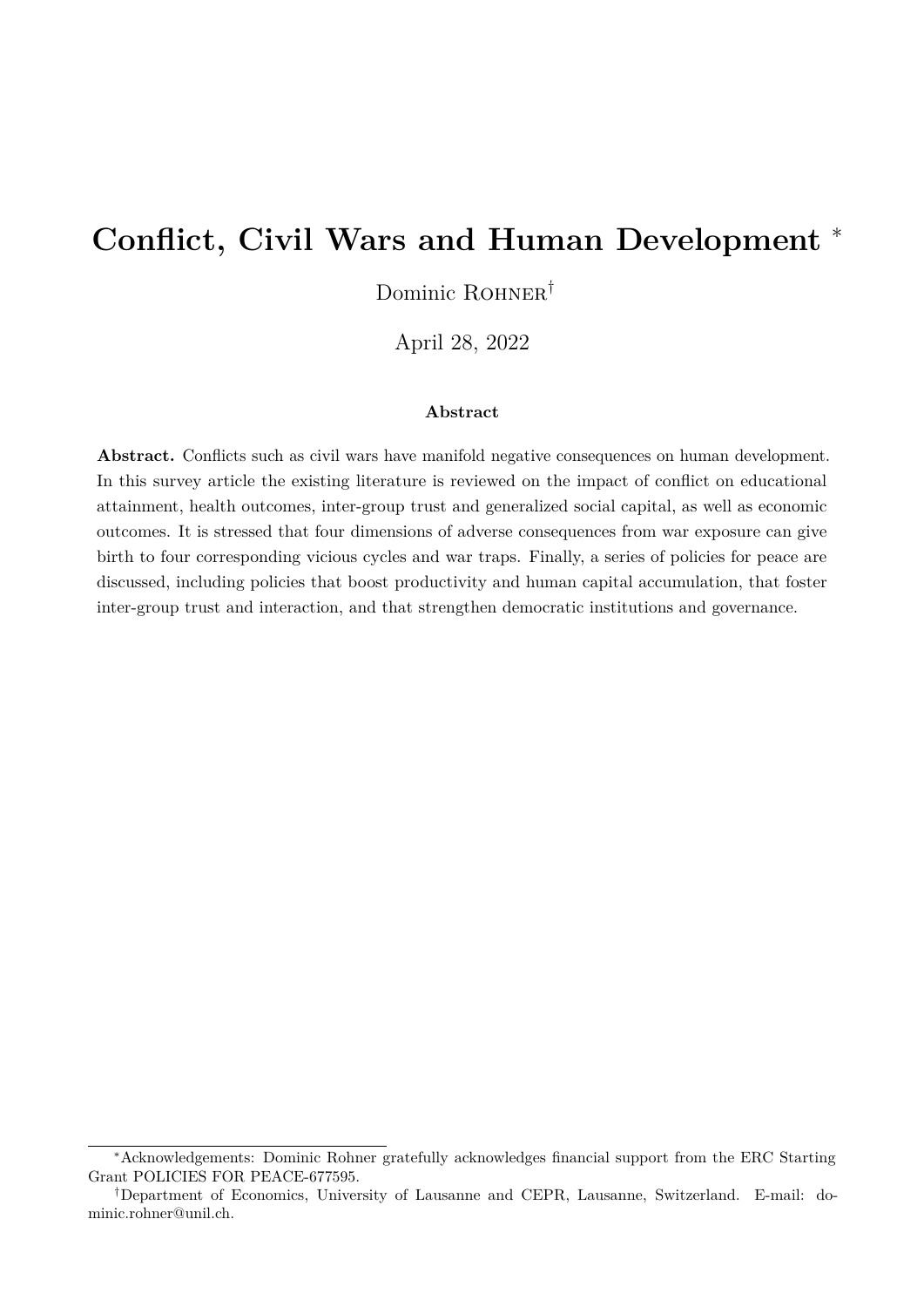## **1 Introduction**

Armed conflict is among the main existential threats to humanity. [Anderton and Brauer](#page-11-0) [\(2021\)](#page-11-0), for example, estimate that there have been 100 million mass atrocity-related deaths since 1900. Focusing more narrowly on two-sided violence, the fatalities in 127 civil wars between 1945 and 1999 have amounted to an estimated 16.2 million people [\(Fearon and Laitin](#page-13-0) [\(2003\)](#page-13-0)).

Beyond death toll figures, war profoundly destroys societies and human lives in a variety of ways. This handbook chapter focuses on the impact of armed conflict on human development, with a special focus on human and social capital. The emphasis will lie not just on the short-run direct effect of conflict exposure, but also on the long-run, dynamic effect arising through a series of specific vicious cycles giving birth to war traps. Our analysis will not stop at quantifying the effects of armed conflict on a series of human development outcomes, but will instead sketch avenues for policies that can help to break the dynamic vicious cycles and war traps.

The recent years have seen a booming literature in economics and other social sciences on the drivers and consequences of armed conflict, which has also given birth to a number of literature surveys. Following the earlier synthesis of [Blattman and Miguel](#page-11-1) [\(2010\)](#page-11-1), a series of survey articles have focused on specific aspects such as on the natural resource curse [\(Ross](#page-15-0)  $(2015)$ , on climate and conflict [\(Burke et al.](#page-11-2) [\(2015\)](#page-11-2)), on explaining mass atrocities [\(Anderton and Brauer](#page-11-0) [\(2021\)](#page-11-0)), or on the impact of third-party outside interventions in conflict [\(Rohner](#page-15-1) [\(ming\)](#page-15-1)).

The existing surveys that are maybe closest related to our current handbook chapter are the meta-analysis on the impact of conflict on trust by [Bauer et al.](#page-11-3) [\(2016\)](#page-11-3) and the survey piece by [Rohner and Thoenig](#page-15-2) [\(2021\)](#page-15-2) focusing on the role of macro-policies for tackling war traps by addressing jointly poverty and conflict. One major difference with respect to these two pieces is that the current contribution focuses on an in-depth review of the literature on the impact of conflict on educational outcomes and on short- and long-run physical and mental health, which is largely absent from [Bauer et al.](#page-11-3) [\(2016\)](#page-11-3) and [Rohner and Thoenig](#page-15-2) [\(2021\)](#page-15-2). Further, compared to [Bauer et al.](#page-11-3) [\(2016\)](#page-11-3), the current discussion on the impact of conflict on social capital will be able to draw on half a dozen more years of progress in this fast-evolving literature.

The remainder of the paper is organized as follows: Section [2](#page-2-0) surveys the literature on the impact of conflict on education, while Section [3](#page-3-0) focuses the health consequences of conflict. The societal and economic effects are investigated in the Sections [4](#page-4-0) and [5,](#page-6-0) respectively. Section [6](#page-7-0) goes a step further and studies dynamic, long-run effects of conflict on human development by taking into account vicious cycles leading to war traps. This is followed by Section [7](#page-8-0) where key policy implications are formulated. Finally, Section [8](#page-10-0) is devoted to a summary/conclusion of the main insights of the current contribution.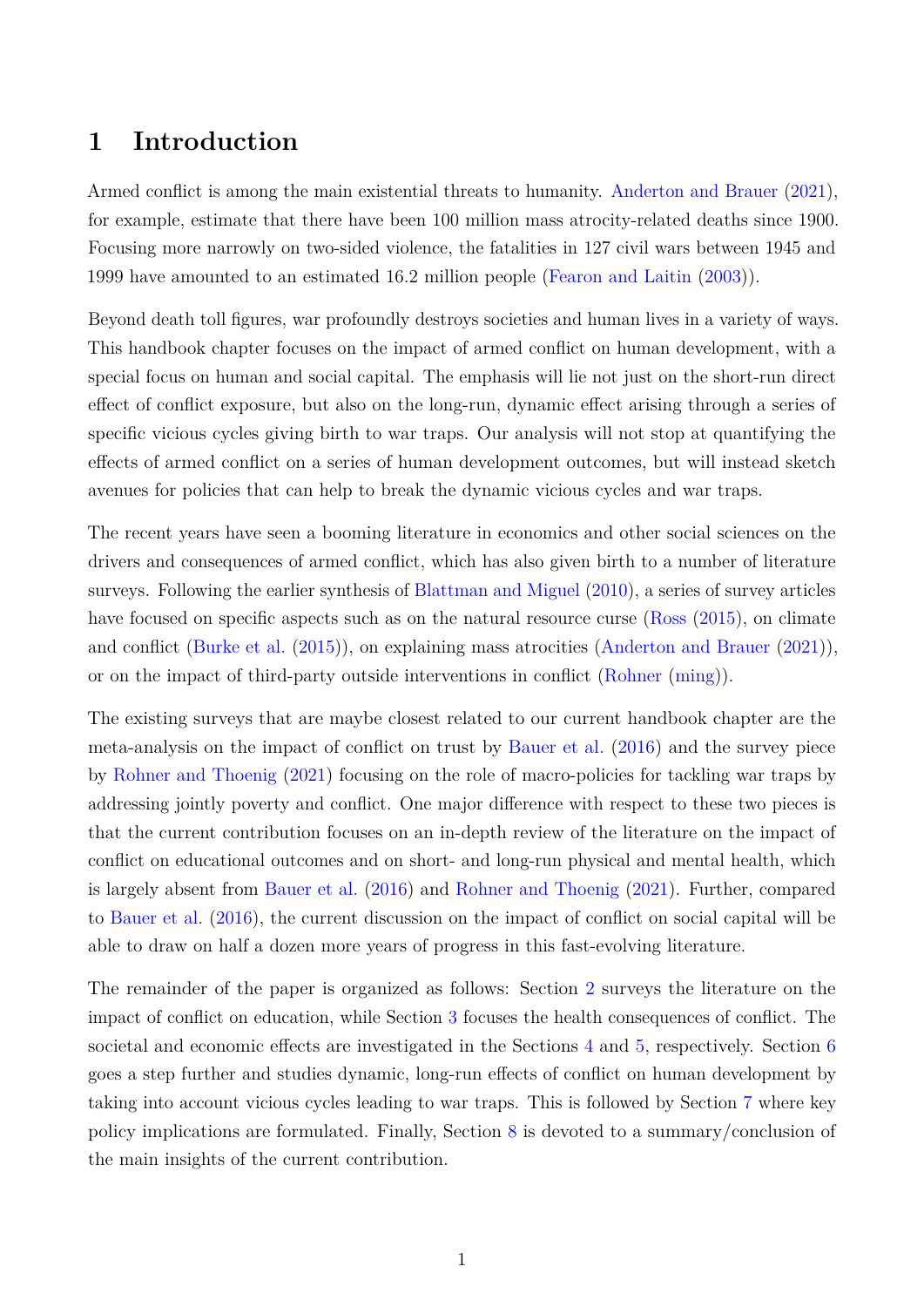### <span id="page-2-0"></span>**2 The Detrimental Effect of Conflict on Education**

There is ample evidence that armed conflict reduces schooling and human capital accumulation. The bulk of studies has focused on an identification strategy exploiting exogenous within-country variation. For example for Peru, [Leon](#page-14-0) [\(2012\)](#page-14-0) finds that violence exposure leads to on average a third of a year less of education as an adult. Further, [Islam et al.](#page-13-1) [\(2016\)](#page-13-1) conclude that the disruption to primary education during the Cambodian civil war has decreased educational attainment, while for Guatemala a strong negative effect of the civil war on the education of members of the disadvantaged Maya group has been detected [\(Chamarbagwala and Morán](#page-12-0) [\(2011\)](#page-12-0)). The Boko Haram conflict in North-East Nigeria has also been found to lead to a reduction in school enrollment and years of education completed [\(Bertoni et al.](#page-11-4) [\(2019\)](#page-11-4)), and [Justino et al.](#page-13-2) [\(2014\)](#page-13-2) showed for Timor Leste an education-depressing effect of war exposure that was aggravated over time. Moreover, children exposed to the Rwandan genocide have been found to have experienced a drop in educational attainment of one-half year of completed schooling [\(Akresh](#page-11-5) [\(2008\)](#page-11-5)). The impact of armed fighting is also not confined to civil wars: A greater region-by-cohort intensity of World War II destruction has been found to result in a drop in education [\(Akbulut-Yuksel](#page-10-1) [\(2014\)](#page-10-1)).

Mechanisms highlighted include the household trade-offs between human capital accumulation and economic welfare. For the Israel-Palestine conflict, it has been shown that the number of border closure days increases child labor while (weakly) reducing school attendance in the West Bank [\(Di Maio and Nandi](#page-12-1) [\(2013\)](#page-12-1)). Another channel of transmission goes through the infrastructure. In particular, [Brück et al.](#page-11-6) [\(2019\)](#page-11-6) find, exploiting within-school variation for Palestinian high school students in the West Bank during the Second Intifada (2000–2006), that conflict exposure has reduced the probability of passing the final exam, the total test score, and the probability of being admitted to university, where conflict-induced deterioration of school infrastructures and the worsening in the student's psychological well-being have been pinpointed as key mechanisms. School destruction also played a key role when it comes to estimating the impact of World War II fighting on education [\(Akbulut-Yuksel](#page-10-1) [\(2014\)](#page-10-1)). Beyond general conflict exposure, [Blattman and Annan](#page-11-7) [\(2010\)](#page-11-7) zoom in on the impact of child soldiering. Drawing on data from Uganda, they highlight a widespread and persistent negative impact: Schooling falls by almost a year, there is a drop in skilled employment by half, and earnings decrease by a third. Conversely, when hostilities end, peace boosts educational outcomes. Drawing on data from Colombia, [Prem et al.](#page-14-1) [\(2021\)](#page-14-1) uncover that the permanent ceasefire led to an improvement of a range of educational outcomes, with as channels of transmission a drop in victimization and the presence of new economic opportunities.

Gender differences have also been investigated. In particular, [Shemyakina](#page-15-3) [\(2011\)](#page-15-3) finds for Tajikistan that exposure to violent conflict had a large and statistically significant negative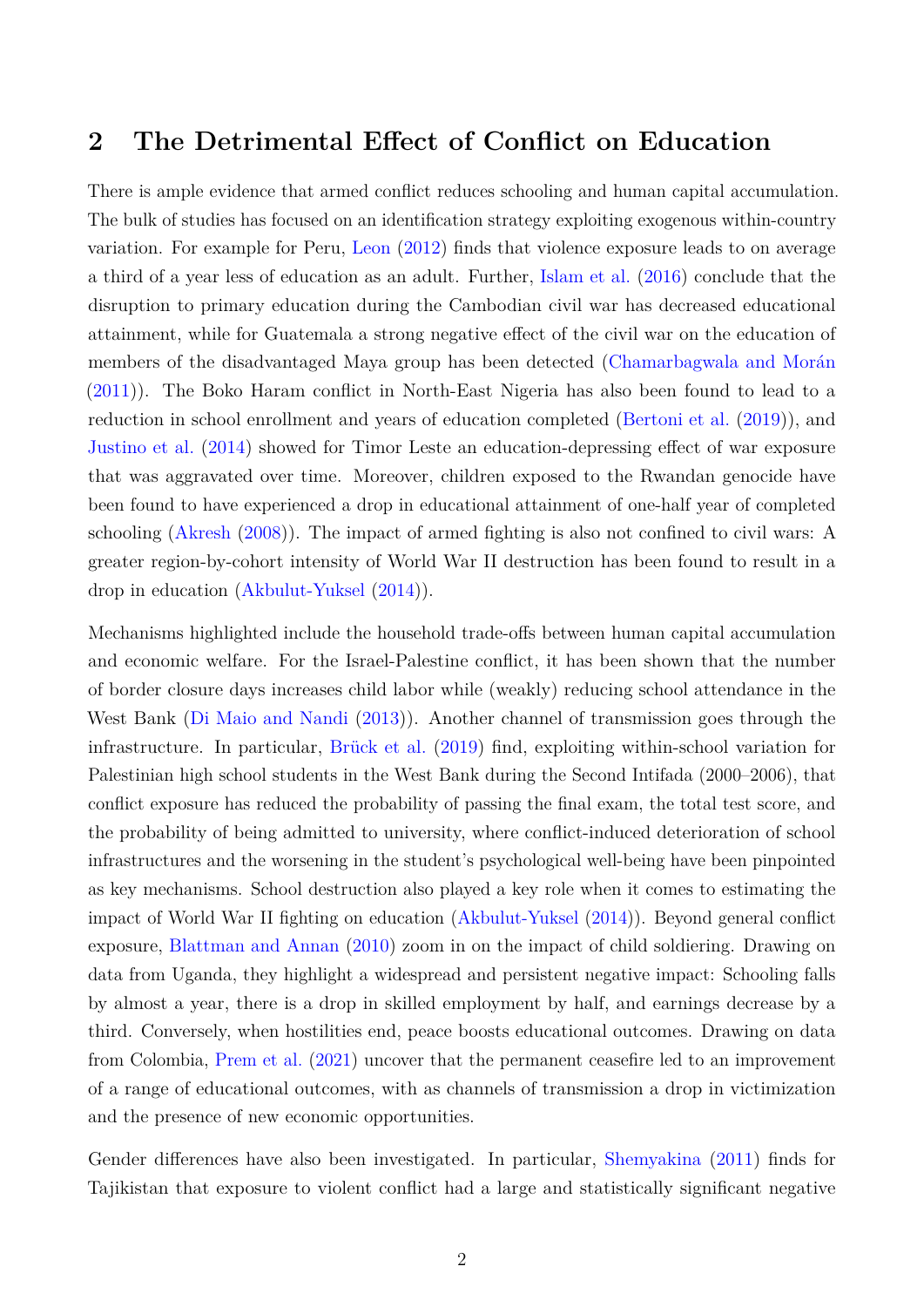impact on the school enrollment of girls (while no effect on boys was detected). In Burundi, [Verwimp and Van Bavel](#page-15-4) [\(2013\)](#page-15-4) have found that the probability of completing primary schooling for a boy exposed to violent conflict declined by between 7 and 17 percentage points (partly due to forced displacement), and that the gender gap for girls from non-poor households became somewhat smaller. Various studies have not detected differential effects across gender (see e.g. [Chamarbagwala and Morán](#page-12-0) [\(2011\)](#page-12-0) for Guatemala, or [Bertoni et al.](#page-11-4) [\(2019\)](#page-11-4) for Nigeria). Examining more generally the gender dimension of the conflict-education nexus across different contexts, it has been found that it varies considerably and is context-specific [\(Buvinić et al.](#page-12-2)  $(2014)$ ).

Beyond fighting in wars, other forms of violence have been found to matter as well. When it comes to organized crime, very telling results have been found for drug battles in Rio de Janeiro. As shown in [Monteiro and Rocha](#page-14-2) [\(2017\)](#page-14-2), drug battles are associated with lower math scores, higher teacher absenteeism, principal turnover, and temporary school closings. Related to this, [Brown and Velásquez](#page-11-8) [\(2017\)](#page-11-8) find that young adults exposed to increased drug-related violence in Mexico have attained significantly fewer years of education and were less likely to complete compulsory schooling. Conflict-induced financial hardship has been identified as a key channel at work.

One important caveat is that there can be forms of political tensions that –maybe surprisingly– actually boost education. Drawing on panel dataset from the last 150 years in European countries and from the postwar period in a large set of countries, [Aghion et al.](#page-10-2) [\(2019\)](#page-10-2) have shown the presence of military threat is associated with an increase in mass education.

## <span id="page-3-0"></span>**3 The Detrimental Effect of Conflict on Health**

There is also a booming literature on the health impact of conflict, both in economics as well as in public health and other fields.<sup>[1](#page-3-1)</sup> Overall, [Wagner et al.](#page-15-5)  $(2018)$  show that armed conflict substantially and persistently increases infant mortality in Africa, with effect sizes on a scale with malnutrition and several times greater than existing estimates of the mortality burden of conflict. Zooming in on Burundi and Eritrea, respectively, [Bundervoet et al.](#page-11-9) [\(2009\)](#page-11-9) have detected for Burundi a conflict-induced drop in children's height, while [Akresh et al.](#page-11-10) [\(2012\)](#page-11-10) have found for Eritrea that war-exposed children have lower height-for-age Z-scores, with similar effects for children born before or during the war. Further, for the conflict in Côte d'Ivoire in 2002-2007, [Minoiu and Shemyakina](#page-14-3) [\(2012,](#page-14-3) [2014\)](#page-14-4) have found significant health setbacks caused by conflict exposure, with as major mechanisms conflict-related household victimization, and in particular economic losses and displacements, while [Dupas and Robinson](#page-12-3) [\(2012\)](#page-12-3) document for the post-election surge in political violence in Kenya that the drop in income during the

<span id="page-3-1"></span><sup>&</sup>lt;sup>1</sup>See the systematic literature review of [Betancourt et al.](#page-11-11) [\(2013\)](#page-11-11); [Kadir et al.](#page-13-3) [\(2019\)](#page-13-3).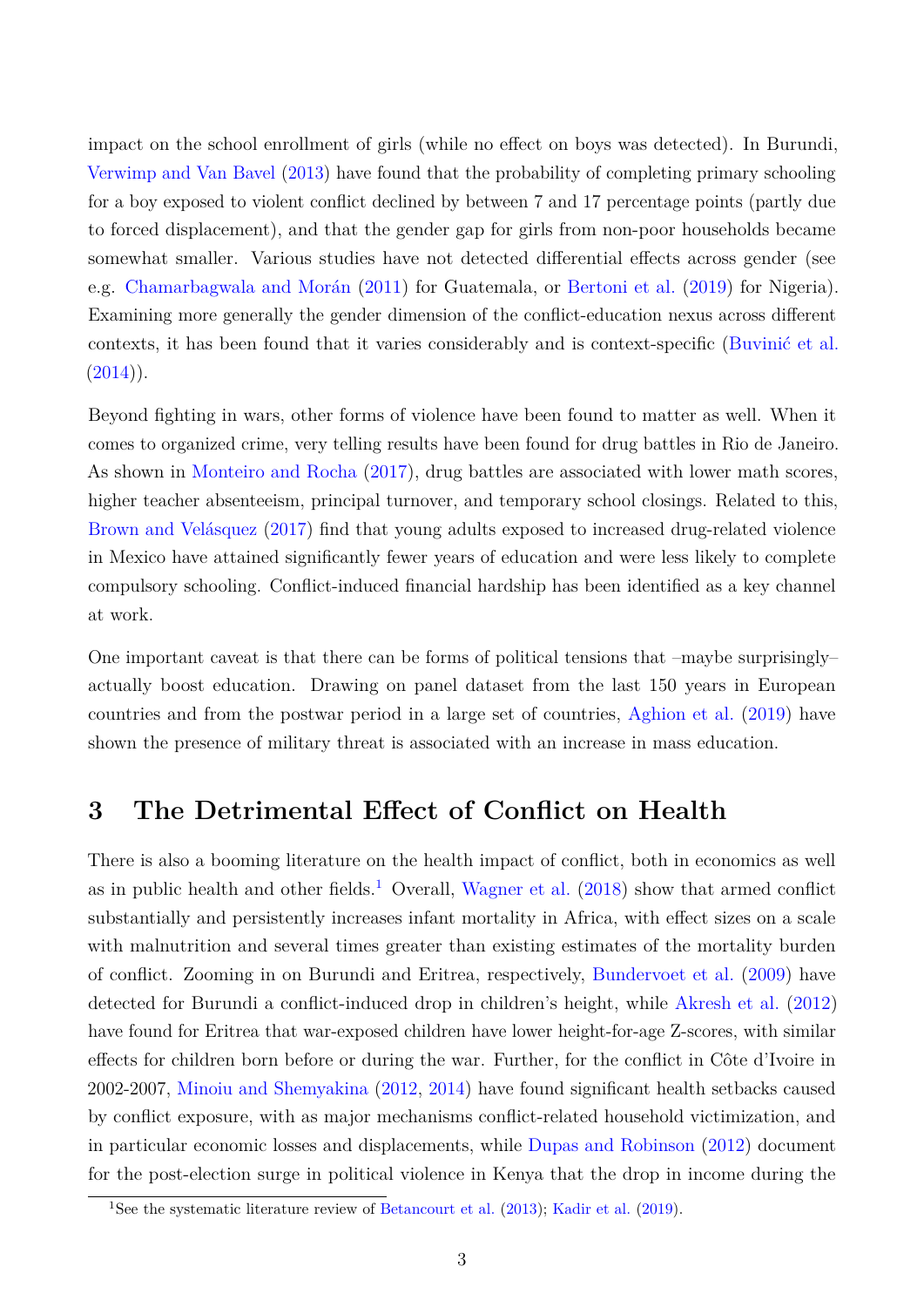ensuing economic crisis pushed women who supplied transactional sex to engaged in higher risk sex both during and after the crisis.

As far as international warfare is concerned, World War II destruction has also been found to deteriorate health outcomes, with malnutrition being a major channel of transmission [\(Akbulut-](#page-10-1)[Yuksel](#page-10-1) [\(2014\)](#page-10-1)). [Edwards](#page-13-4) [\(2015\)](#page-13-4) finds for US army veterans that combat exposure in Iraq and Afghanistan appears to reduce self-reported health.

In terms of mental health, [Singhal](#page-15-6) [\(2019\)](#page-15-6) has found for the Vietnam war that a one percent increase in bombing intensity during 1965–75 led to a rise of the severe mental distress likelihood in adulthood by 16 percentage points. Further, former child soldiers in Nepal have been found to suffer from greater severity of mental health problems such as depression and post-traumatic stress disorder compared with children never conscripted by armed groups [\(Kohrt et al.](#page-13-5) [\(2008\)](#page-13-5)). Related to this, [Di Maio and Leone Sciabolazza](#page-12-4) [\(2021\)](#page-12-4) find for the Gaza Strip that higher conflict exposure is associated with greater physical impairments and chronic diseases such as high blood pressure. In terms of mechanisms, the difficulty of reaching health facilities, a drop in income, and the development of Post-Traumatic Stress Disorder (PTSD) are highlighted. There can also be spillovers to other countries: [Metcalfe et al.](#page-14-5) [\(2011\)](#page-14-5) show that the 9/11 terror attacks have resulted in a surge in mental distress in the United Kingdom. Related to this, there is also large-scale evidence from Africa that exposure to terrorism makes people more pessimistic [\(Guo and An](#page-13-6) [\(2022\)](#page-13-6)).

## <span id="page-4-0"></span>**4 The Effects of Conflict on Social Capital**

If the impact of conflict on human capital is quite clear-cut, as discussed above, this is less the case for social capital. There is some controversy in the literature on the impact of conflict on trust.

On the one hand, a strand of the literature has found that conflict can increase (within-group) social capital. In particular, [Bellows and Miguel](#page-11-12) [\(2009\)](#page-11-12) find for Sierra Leone that individual exposure to more intense war violence is associated with a higher likelihood of attending community meetings, join local political and community groups and voting. Related to this, [Blattman](#page-11-13) [\(2009\)](#page-11-13) and [Bauer et al.](#page-11-14) [\(2018\)](#page-11-14) find that the experience of soldiering in Uganda has increased voting, individual trustworthiness and community engagement. Further, lab-in-field experiments by [Gilligan et al.](#page-13-7) [\(2014\)](#page-13-7) in Nepal reveal that violence-affected communities exhibit greater altruistic giving, public good contributions, investment in trust-based transactions, and willingness to reciprocate trust-based investments. [Voors et al.](#page-15-7) [\(2012\)](#page-15-7) find for Burundi that violence-exposed individuals display more altruistic behavior towards their neighbors, have greater discount rates and are more risk-seeking.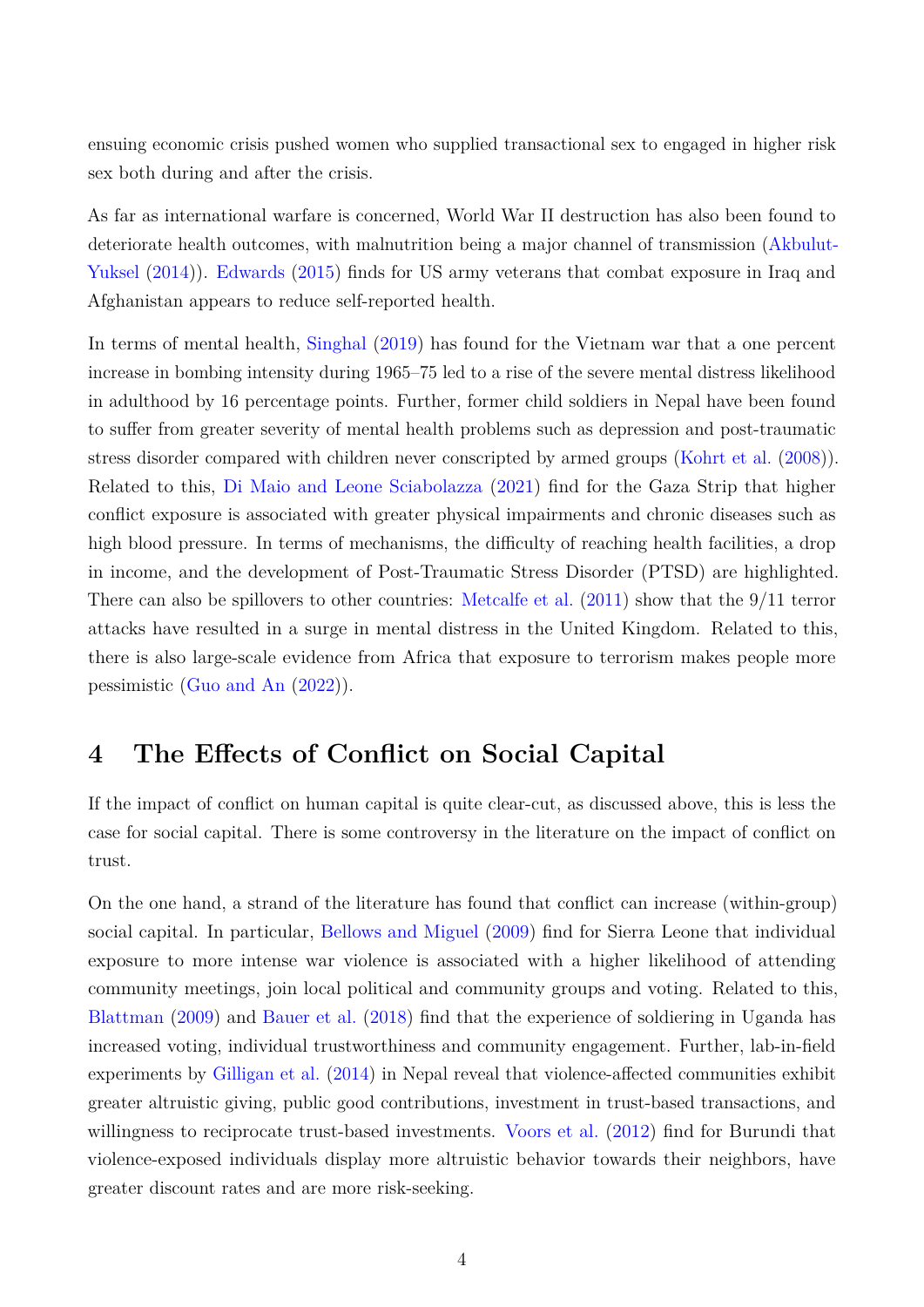On the other hand, it has been found that conflict exposure depletes generalized (between-group) social capital. [Rohner et al.](#page-15-8) [\(2013a\)](#page-15-8) show for Uganda that conflict exposure reduces generalized trust and fosters ethnic identity. [Cassar et al.](#page-12-5) [\(2013\)](#page-12-5)'s lab-in-field study in Tajikistan has found that conflict exposure has driven down trusting and fair behavior, especially when interacting with other subjects from the same area. They explain this by the fact that the Tajik war did not feature clear frontlines, leading to much within-village fighting. [Besley and Reynal-](#page-11-15)[Querol](#page-11-15) [\(2014\)](#page-11-15) examine the legacy of conflicts between 1400 and 1700 in Africa, finding that historical fighting correlates with lower levels of trust, a stronger sense of ethnic identity, and a weaker sense of national identity today. [Whitt and Wilson](#page-15-9) [\(2007\)](#page-15-9) investigate fairness norms in post-conflict Bosnia with the help of dictator games, finding (small) preferential treatments for people belonging to the same ethnic group. Further, [Shayo and Zussman](#page-15-10) [\(2017\)](#page-15-10) measure ethnic bias from decisions made by Israeli Arab and Jewish judges, and find that co-ethnic biases are positively associated with past intensity of violence in different localities. As far as the impact of riots is concerned, [Hager et al.](#page-13-8) [\(2019\)](#page-13-8) draw on data from Kyrgyzstan and show that victimized neighborhoods display substantially lower levels of pro-social behavior, both within and across groups. Moving beyond single-country contexts, [Conzo and Salustri](#page-12-6) [\(2019\)](#page-12-6) study conflict exposure during World War II, finding that individuals exposed to combats in the first six years of life display lower trust and social engagement well into adulthood. Related to this, French individuals conscripted by force into the Wehrmacht during World War II and their descendants display reduced levels of political trust [\(Vlachos](#page-15-11) [\(2022\)](#page-15-11)).

To make sense of these countervailing results of wars driving up inter-group tensions while fostering within-group cooperation, [Jennings and Sanchez-Pages](#page-13-9) [\(2017\)](#page-13-9) have built a gametheoretic model that shows how conflicted inter-group interactions can help to resolve intra-group social dilemmas, whereby these potential gains must be weighed against the insecurity of hostile relations with an out-group. When the threat is severe, overall social capital and welfare are likely to fall.

Beyond political engagement and trust, conflict exposure affects attitudes and beliefs. In particular, conflict exposure has been found to increase religiosity [\(Henrich et al.](#page-13-10) [\(2019\)](#page-13-10)), and to result in more hawkish political attitudes [\(Grossman et al.](#page-13-11) [\(2015\)](#page-13-11)). Kenya's post-election crisis has also been found to result in greater risk aversion [\(Jakiela and Ozier](#page-13-12) [\(2019\)](#page-13-12)). The metaanalysis by [Godefroidt](#page-13-13) [\(2021\)](#page-13-13) on the impact of terrorism on political attitudes highlights a small but significant effect on greater outgroup hostility, political conservatism and rally-'round-the-flag attitudes.

There is also an impact of conflict exposure on violent behavior, with war experience leading to a greater future propensity for domestic violence [\(Cesur and Sabia](#page-12-7) [\(2016\)](#page-12-7), for violent behavior on the football pitch [\(Miguel et al.](#page-14-6) [\(2011\)](#page-14-6)) and for criminal behavior [\(Couttenier et al.](#page-12-8) [\(2019\)](#page-12-8)).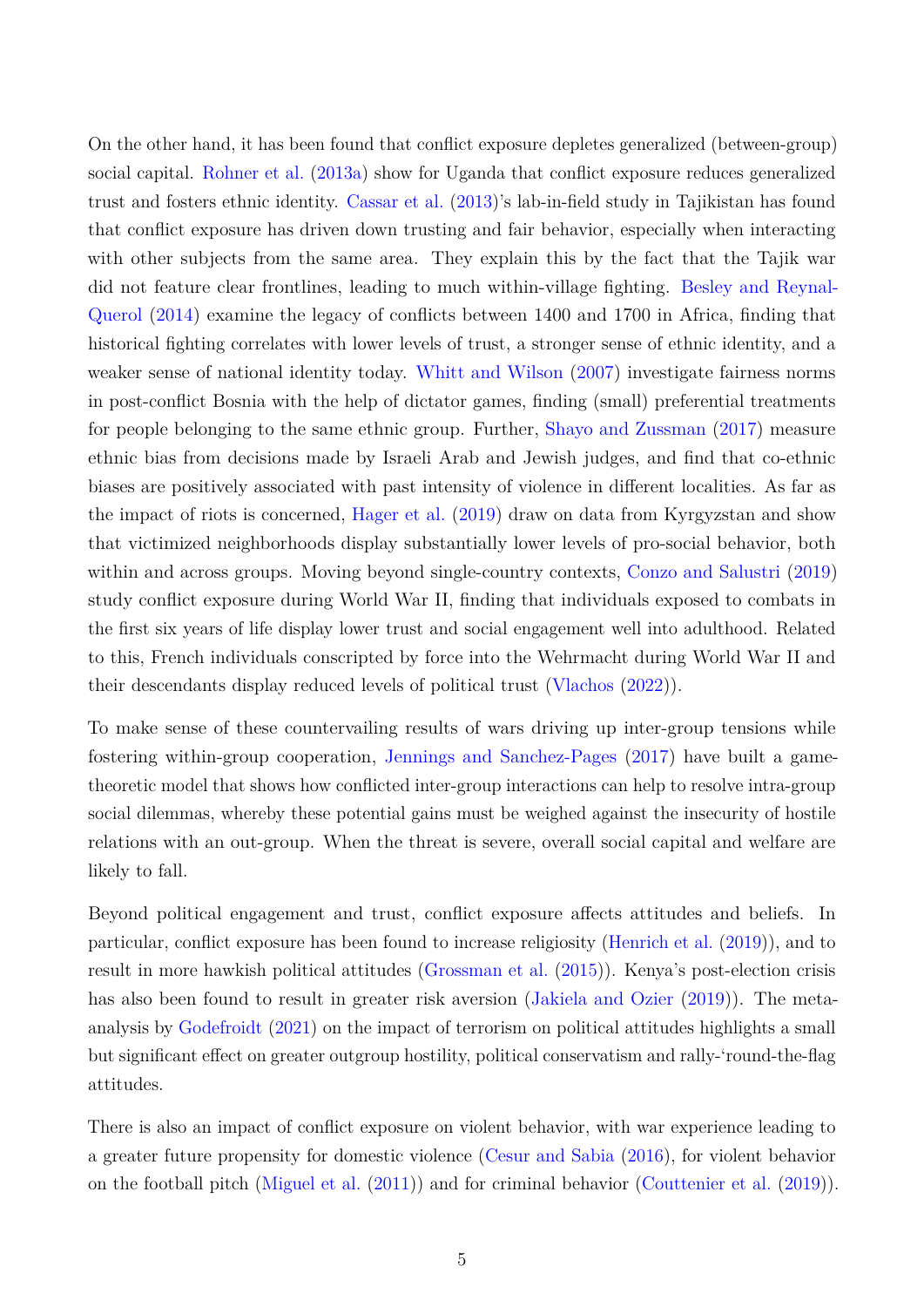## <span id="page-6-0"></span>**5 The Detrimental Effect of Conflict on Economic Outcomes**

At the macro-level, [Collier](#page-12-9) [\(2008\)](#page-12-9) has estimated an average civil war to lower GDP by about 15 percent, while more recent estimates by [Mueller and Tobias](#page-14-7) [\(2016\)](#page-14-7) have indicated an average post-civil war drop in GDP by 18 percent with only a very slow economic recovery. The effects can be long-lasting: [Besley and Reynal-Querol](#page-11-15) [\(2014\)](#page-11-15) find that historical pre-colonial conflict is negatively correlated with subsequent patterns of development. Beyond wars, [Brodeur](#page-11-16) [\(2018\)](#page-11-16) studies the impact of terrorism by exploiting the potential randomness of successful versus failed attacks. It is found that successful attacks, relative to failed attacks, decrease jobs and total earnings in targeted counties by about 2 percent in the years following the attack, and that consumer pessimism increases.

A series of articles have focused on an in-depth analysis of specific countries. In particular, [Abadie and Gardeazabal](#page-10-3) [\(2003\)](#page-10-3) find that after the outbreak of terrorism in the late 1960's, the Basque Country's GDP per capita dropped by about 10 percentage points relative to a synthetic control region without terrorism. [Miguel and Roland](#page-14-8) [\(2011\)](#page-14-8) show that U.S. bombing during the Vietnam war has led to persistent poverty traps, with lower consumption levels, infrastructure development, literacy and population density through 2002. [Pinotti](#page-14-9) [\(2015\)](#page-14-9) performs a comparison of actual versus counterfactual development in Italy, and concludes that the presence of mafia reduces GDP per capita by 16 percent. [Besley and Mueller](#page-11-17) [\(2012\)](#page-11-17) also show for Northern Ireland that there is a large peace dividend manifesting itself in rising housing prices.

Of course, there are also various economic spillovers of conflicts on other countries, which hence indirectly suffer economically from the war. In particular, the war-induced economic contraction may spillover to neighboring countries, and depress economic growth there as well [\(Murdoch](#page-14-10) [and Sandler](#page-14-10) [\(2002\)](#page-14-10)). Further, as shown by [Glick and Taylor](#page-13-14) [\(2010\)](#page-13-14), wars have a substantial trade-disruptive impact, and there are spillover effects of conflict in neighboring states on trade [\(Qureshi](#page-14-11) [\(2013\)](#page-14-11)).

At the firm level, a series of studies have investigated the impact of conflict-related distortions. [Amodio and Di Maio](#page-11-18) [\(2018\)](#page-11-18) have found that a large share of the drop in output value of war exposed firms in Palestine can be attributed to a distortion in input used, while [Cook](#page-12-10) [\(2014\)](#page-12-10) has found that patents among African American inventors declined in response to major riots and segregation laws. [Ksoll et al.](#page-14-12) [\(2021\)](#page-14-12) investigate the heterogenous impacts of electoral violence of flower producers in Kenya, and focusing on the 2014 Russia-Ukraine crisis, [Korovkin and](#page-14-13) [Makarin](#page-14-13) [\(2021\)](#page-14-13) find that economic damage even occurs for firms located far away from combat areas, among others through a depletion of inter-group trust. Analogous spillover effects from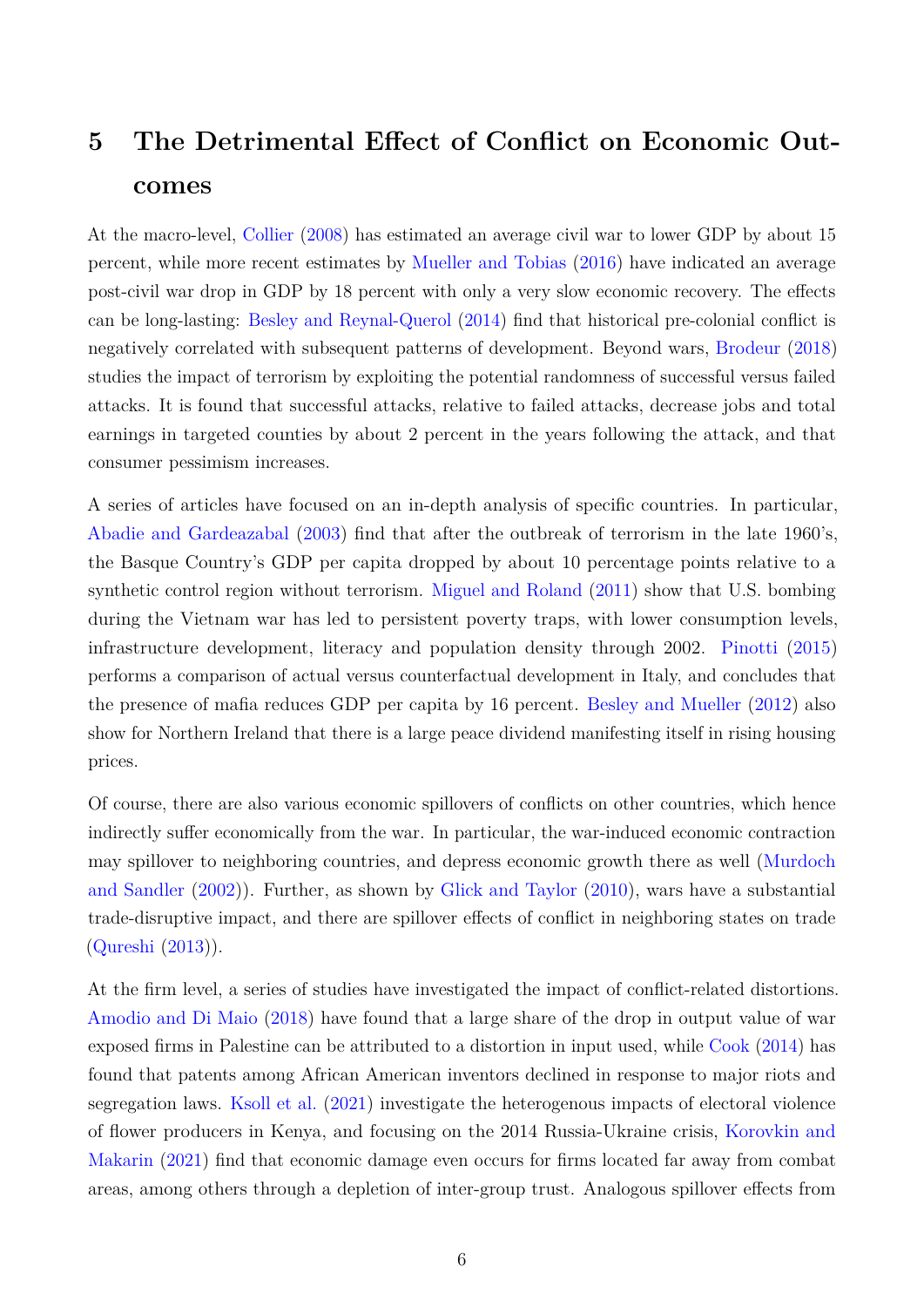far-away conflict to firms in peaceful areas have also been found in [Couttenier et al.](#page-12-11) [\(2022\)](#page-12-11). They show that the Maoist insurgency in Eastern India from 2000 to 2009 has resulted in an average aggregate output drop of 3.8 billion USD per year, whereby almost three quarters of it are due to network propagation.

At the household or individual level, [Islam et al.](#page-13-1) [\(2016\)](#page-13-1) have detected a decrease not only in human capital accumulation but also in earnings due to exposure to the Cambodian civil war, while [Kondylis](#page-14-14) [\(2010\)](#page-14-14) finds that conflict displacement in Bosnia and Herzegovina has caused averse labor market outcomes for the displaced.

Let us end this section by stressing that while overall for the whole economy the economic effects of conflict are catastrophic, firms in particular lines of business may benefit from the war. As show in [Guidolin and La Ferrara](#page-13-15) [\(2007\)](#page-13-15), a sudden end of the conflict in Angola resulted in a decline by 4 percentage points of the abnormal results of companies holding diamond mining concessions in Angola.

## <span id="page-7-0"></span>**6 The Dynamic Long-Run Effects: Various Vicious Cycles and War Traps**

Conflict breads future conflict. It has been documented that 68 percent of all conflict outbreaks occurred in countries with multiple conflicts recorded [\(Collier and Hoeffler](#page-12-12) [\(2004\)](#page-12-12)), and over three quarters of all civil wars stem from enduring rivalries between ethnic groups entering repeatedly into conflicts with each other [\(DeRouen Jr and Bercovitch](#page-12-13) [\(2008\)](#page-12-13)). Further, [Besley](#page-11-15) [and Reynal-Querol](#page-11-15) [\(2014\)](#page-11-15) show that pre-colonial conflict in Africa correlate with conflict incidence in the post-colonial period, and [Rohner et al.](#page-15-12) [\(2013b\)](#page-15-12) find that past civil wars increase the risk of future ones, even when filtering out time-invariant risk factors.

Further, some of the consequences of political violence can be very persistent over an extremely long period. For example, drawing on data on the Spanish Inquisition, [Drelichman et al.](#page-12-14) [\(2021\)](#page-12-14) find that in municipalities where the Spanish Inquisition persecuted more citizens, there are still lower incomes, trust and education today.

This pattern of recurrent, persistent conflicts can be accounted for by the presence of so-called "war traps" (see [Rohner and Thoenig](#page-15-2) [\(2021\)](#page-15-2)). One can distinguish a series of different vicious cycles leading to war traps, related to (i) education, (ii) health, (iii) social capital, and (iv) poverty.

A first type of vicious cycle is related to *education*. As discussed above, conflict reduces schooling and educational attainment, whereas lower exposure to schooling and eduction has been stressed to be a factor fuelling conflict [\(Thyne](#page-15-13) [\(2006\)](#page-15-13); [De la Brière et al.](#page-12-15) [\(2017\)](#page-12-15); [Rohner and Saia](#page-15-14) [\(2019\)](#page-15-14)).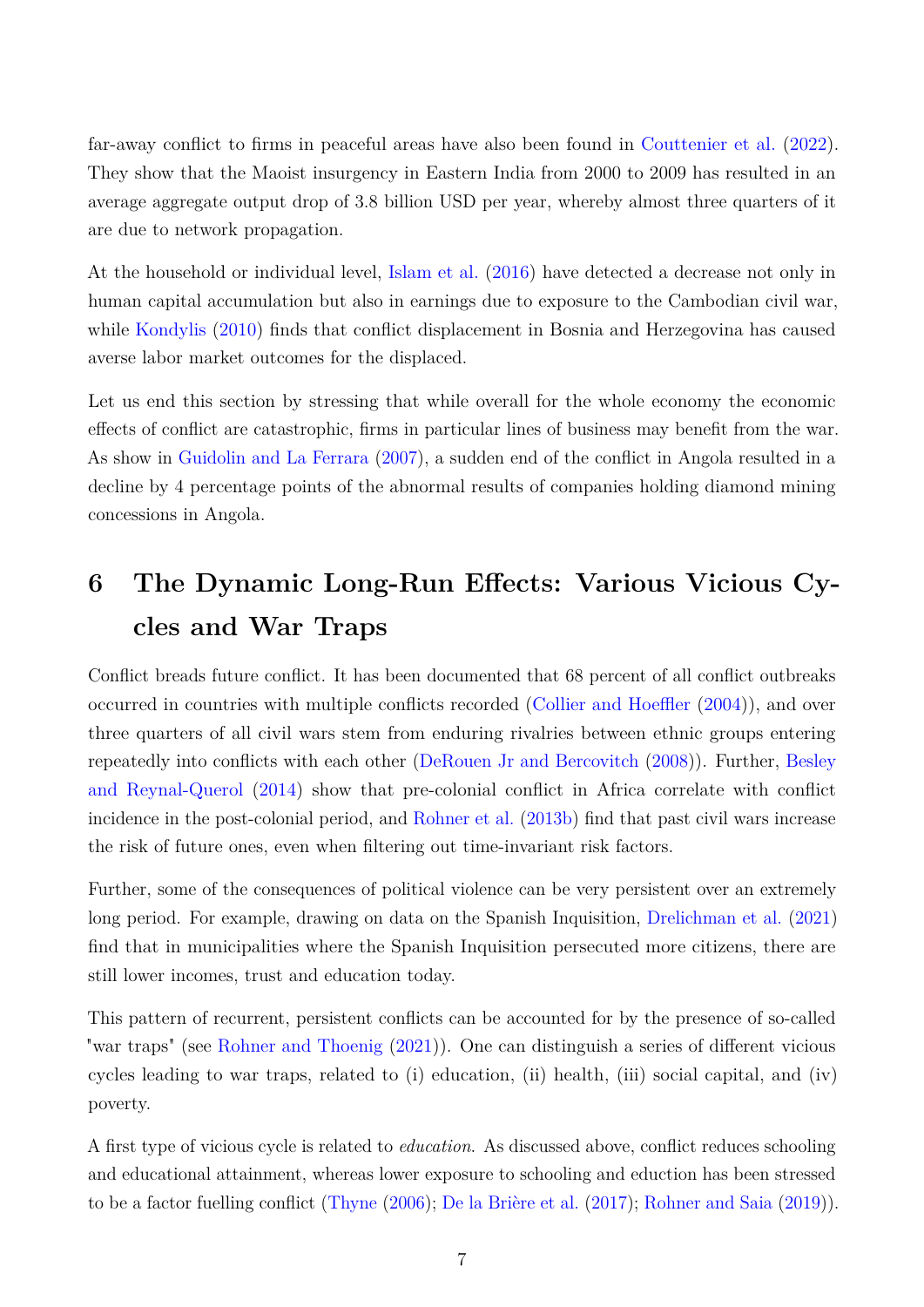The virtues of education include both a greater opportunity cost of fighting, as well as the fact that human capital is less appropriable than other forms of capital [\(De la Brière et al.](#page-12-15) [\(2017\)](#page-12-15)).

Second, *health*-related vicious cycles can play an important role. Conflict entails manifold negative consequences on various aspects of health, as discussed above. At the same time, various papers have made the point that ill health is a potent driver of conflict [\(Cervellati et al.](#page-12-16) [\(2017,](#page-12-16) [2021\)](#page-12-17); [Berlanda et al.](#page-11-19) [\(2022\)](#page-11-19)).

Another type of vicious cycle fuelling persistent conflict is the fact that conflict depletes *intergroup trust and trade* (see discussion above) and that lower trust and trade results in a greater likelihood of future conflict [\(Martin et al.](#page-14-15) [\(2008\)](#page-14-15); [Rohner et al.](#page-15-12) [\(2013b\)](#page-15-12); [Gallea and Rohner](#page-13-16)  $(2021)$ ).

Finally, wars drag down the economy, as discussed above, and the resulting surge in *poverty* leads to a lower opportunity cost of engaging in fighting and appropriative activities (see the literature on adverse income shocks fuelling fighting, such as e.g. [Miguel et al.](#page-14-16) [\(2004\)](#page-14-16); [Dell et al.](#page-12-18) [\(2014\)](#page-12-18); [König et al.](#page-14-17) [\(2017\)](#page-14-17)). Consistent with this logic, [Amodio et al.](#page-11-20) [\(2021\)](#page-11-20) also find that there was a surge in political violence in West Bank localities in which the economy has been hit hardest by security-motivated trade restrictions.

In the next section we shall ask the policy-centered question of what policies can break these conflict traps.

## <span id="page-8-0"></span>**7 Breaking War Traps: Policies for Peace**

We shall start with discussing policies that can break the education, health and poverty-related war traps under the heading "Investing in human capital and productivity". Next, policies are discussed that are able to address the war trap related to social capital, under the heading "Reconciliation and trust building". Finally, we shall discuss a set of factors that jointly address all war traps, by putting in place institutions that get the incentives right for peace. These policies will be discussed under the heading "Institutions for peace".

#### **7.1 Investing in human capital and productivity**

When thinking in terms of simple workhorse models of conflict, factors increasing the rents from contest and appropriation increase the risk of conflict, while factors leading to a higher work productivity raise the opportunity costs of conflict, thereby deterring the scope for fighting. These standard results have been obtained in models of contest (see [Hirshleifer](#page-13-17) [\(2001\)](#page-13-17)), as well as in bargaining settings (see discussion in [Rohner](#page-15-1) [\(ming\)](#page-15-1)).

Examples of pacifying policies that can raise productivity include school construction (see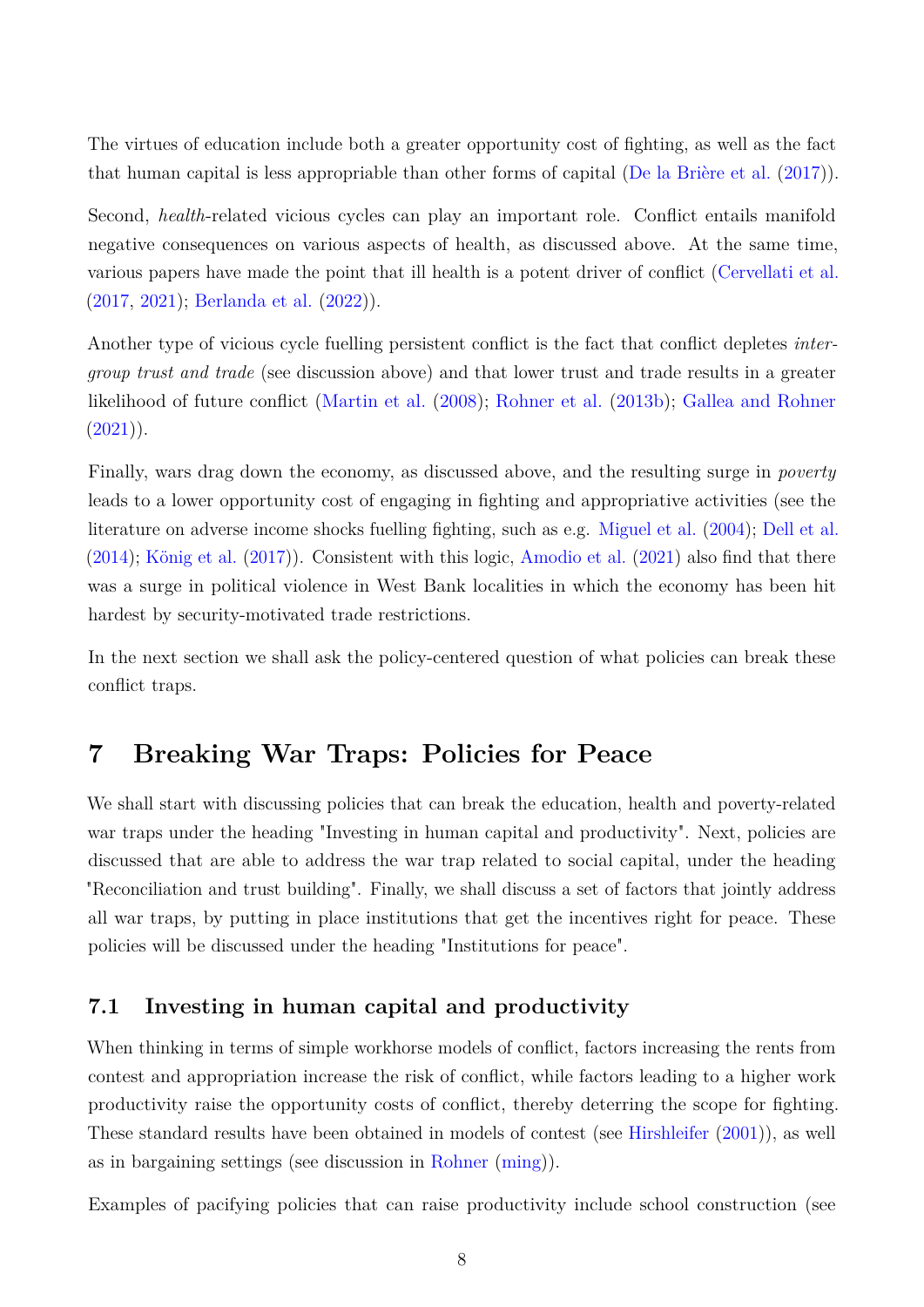[Rohner and Saia](#page-15-14) [\(2019\)](#page-15-14) on a school construction program in Indonesia), health interventions (see [Berlanda et al.](#page-11-19) [\(2022\)](#page-11-19) on antiretroviral treatment in Africa), or labor-market policies (see [Fetzer](#page-13-18) [\(2020\)](#page-13-18) on a public employment program in India). Importantly, policies that result in potentially greater rents from appropriation may back-fire (see, for example, [Nunn and](#page-14-18) [Qian](#page-14-18) [\(2014\)](#page-14-18) on the impact of US food aid). Along these lines, one can also consider policies that deliberately limit appropriable rents. Generally speaking, policies fostering green energy transition may promote peace by driving down appropriable rents from fossil fuel. Transparency and traceability, together with norms of corporate social responsibility, can also play a key role to limit the risk of mineral rents fuelling rebel activities [\(Berman et al.](#page-11-21) [\(2017\)](#page-11-21)).

### **7.2 Reconciliation and trust building**

A growing literature studies the scope for mending a lack of inter-group trust in the aftermath of conflict. As discussed above, and modelled in [Rohner et al.](#page-15-12) [\(2013b\)](#page-15-12), greater inter-group trust champions inter-group business and interdependency, thereby raising the cost of conflict.

[Cilliers et al.](#page-12-19) [\(2016\)](#page-12-19) have carried out a randomized control trial of a reconciliation process in Sierra Leone, finding that village-level reconciliation ceremonies may have the potential to foster inter-personal forgiveness of perpetrators and strengthened social capital, yet at the price of worsened psychological health, anxiety, depression and posttraumatic stress disorder.

Related, [Mousa](#page-14-19) [\(2020\)](#page-14-19) studies to what extent inter-group interaction may be able to rebuild inter-group social capital, by randomly assigning Iraqi Christians displaced by the Islamic State of Iraq and Syria (ISIS) to either an all-Christian soccer team or to a mixed team with Muslims. She uncovers that Christians with Muslim teammates were more likely to vote for a Muslim (from another team) to obtain a sportsmanship award, register for a mixed team in the next season, and train with Muslims half a year after the intervention. However, the intervention did not deploy effects beyond the soccer pitch, measured by patronizing a restaurant in Muslim-dominated Mosul or attending a mixed social event, nor did it yield consistent effects on intergroup attitudes.

#### **7.3 Institutions for peace**

Beyond specific policies addressing particular types of war traps, there are also sets of policies that can help to curb the scope for conflict *generally*. Democratic institutions have been found to play a key role. One mechanism at work is that in a functioning democracy where all groups are represented and have access to power, the incentives to rebel against the state are smaller. While a discriminated and excluded group in autocracy may get a very low payoff in the status quo and have incentives to rebel, in a democracy with checks and balances and where all groups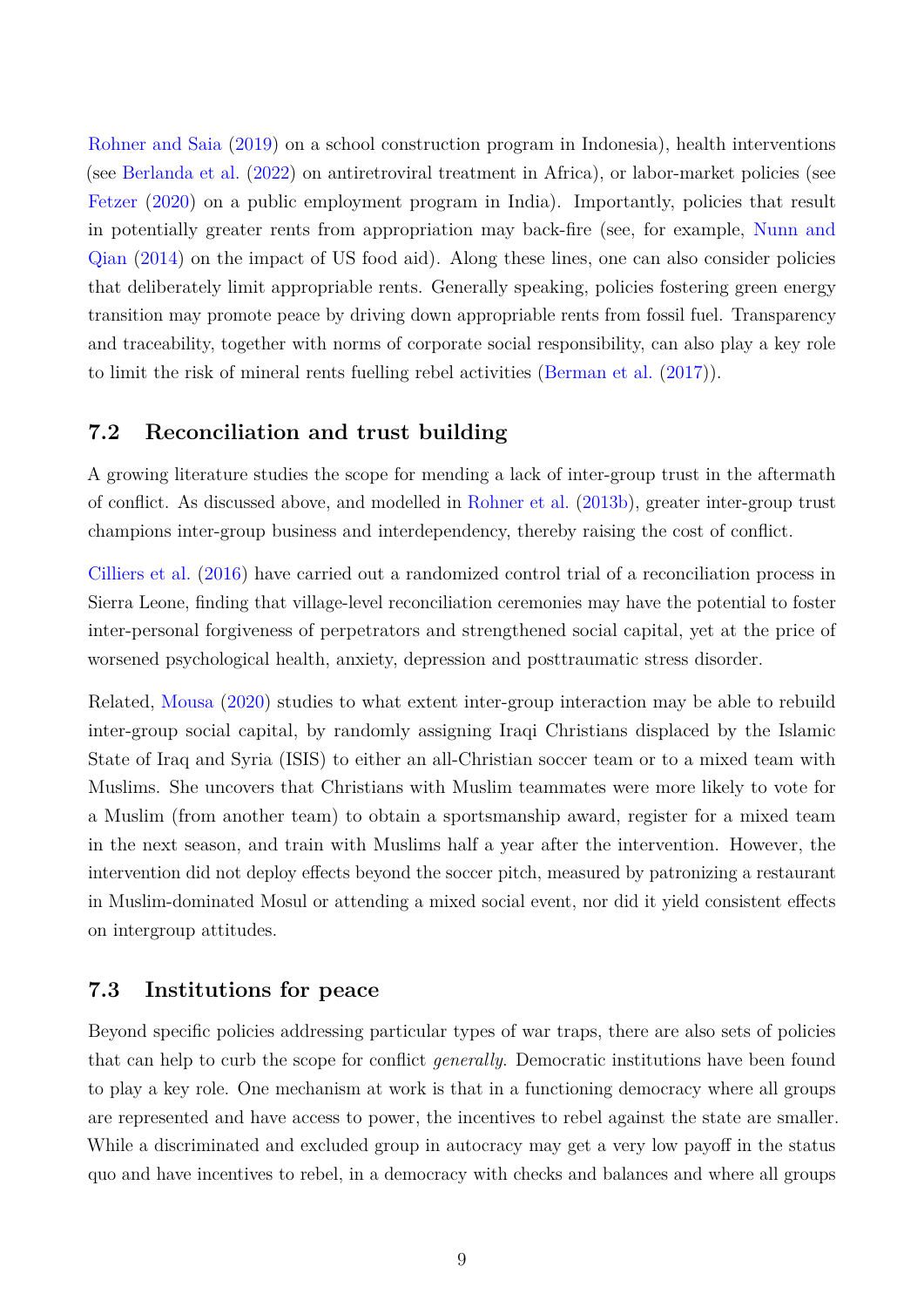are properly represented, the status quo may be more attractive relative to rebellion.<sup>[2](#page-10-4)</sup>

Earlier cross-national studies on the nexus between democracy and conflict have found a nonmonotonic effect, with intermediate regimes suffering from greatest political instability [\(Hegre](#page-13-19) [\(2001\)](#page-13-19)), and democracy having more pacifying effects in richer countries [\(Collier and Rohner](#page-12-20) [\(2008\)](#page-12-20)). More recent within-country evidence points at clear-cut pacifying effects of cohesive institutions [\(Fetzer and Kyburz](#page-13-20) [\(2018\)](#page-13-20)), of extending the franchise [\(Rohner and Saia](#page-15-15) [\(2020\)](#page-15-15)), and of territorial autonomy and sharing power [\(Cederman et al.](#page-12-21) [\(2015\)](#page-12-21); [Mueller and Rohner](#page-14-20)  $(2018)$ .

## <span id="page-10-0"></span>**8 Summary**

To take stock, the booming recent literature on conflict has produced extensive empirical evidence on the detrimental impact of war exposure on educational attainment, physical and mental health, inter-group trust and generalized social capital, and economic outcomes. As stressed in the current contribution, these four dimensions of war destruction can give birth to several types of vicious cycles and war traps, where e.g. low education and poor health result in lower economic productivity and hence a lower opportunity cost of fighting. Analogously, lack of inter-group trust depresses inter-group trade and business, and this reduced interdependence makes conflict relatively cheaper. Finally, economic destruction and mounting poverty can be among the root causes favoring future unrest.

Thankfully, recent papers have highlighted a set of policies and approaches that can help to attenuate these risks of persistent war traps. Policies that boost economic productivity include school construction programs, medical interventions and active labor-market policies. Cuttingedge research has also focused on policy experiments resulting in a reconstruction of inter-group links and inter-group trust. Finally, the building of powerful democratic institutions can have a general conflict-reducing effect that complements and reinforces the other aforementioned policies for peace.

## **References**

- <span id="page-10-3"></span>Abadie, A. and Gardeazabal, J. (2003). The economic costs of conflict: A case study of the Basque Country. *American Economic Review*, 93(1):113–132.
- <span id="page-10-2"></span>Aghion, P., Jaravel, X., Persson, T., and Rouzet, D. (2019). Education and military rivalry. *Forthcoming in the Journal of the European Economic Association*.
- <span id="page-10-1"></span>Akbulut-Yuksel, M. (2014). Children of war: The long-run effects of large-scale physical destruction and warfare on children. *Journal of Human resources*, 49(3):634–662.

<span id="page-10-4"></span><sup>2</sup>See the formal model and evidence in [Morelli and Rohner](#page-14-21) [\(2015\)](#page-14-21).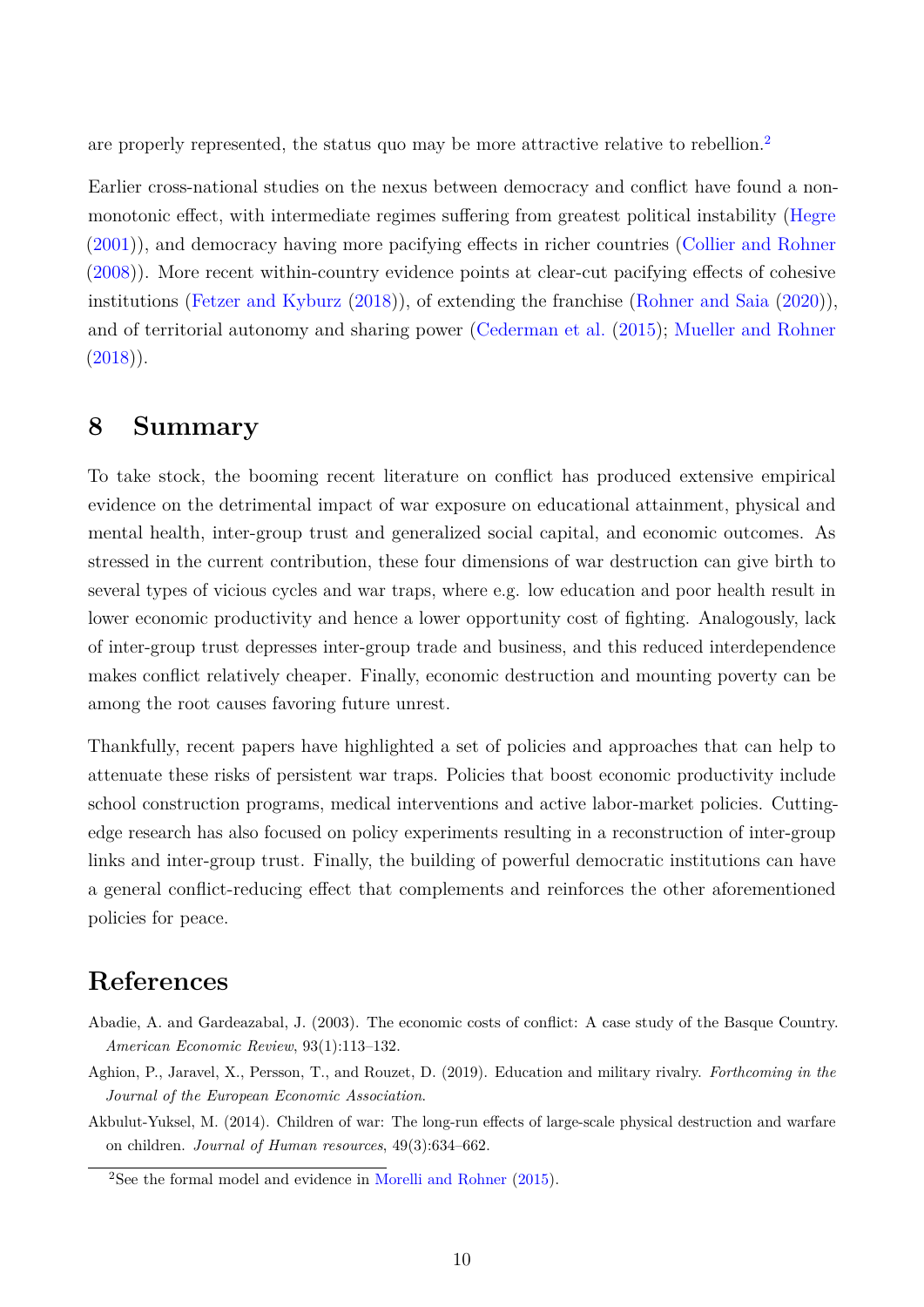- <span id="page-11-5"></span>Akresh, R. (2008). *Armed conflict and schooling: Evidence from the 1994 Rwandan genocide*, volume 3516. World Bank Publications.
- <span id="page-11-10"></span>Akresh, R., Lucchetti, L., and Thirumurthy, H. (2012). Wars and child health: Evidence from the Eritrean– Ethiopian conflict. *Journal of Development Economics*, 99(2):330–340.
- <span id="page-11-20"></span>Amodio, F., Baccini, L., and Di Maio, M. (2021). Security, trade, and political violence. *Journal of the European Economic Association*, 19(1):1–37.
- <span id="page-11-18"></span>Amodio, F. and Di Maio, M. (2018). Making do with what you have: Conflict, input misallocation and firm performance. *The Economic Journal*, 128(615):2559–2612.
- <span id="page-11-0"></span>Anderton, C. H. and Brauer, J. (2021). Mass atrocities and their prevention. *Journal of Economic Literature*, 59(4):1240–92.
- <span id="page-11-3"></span>Bauer, M., Blattman, C., Chytilová, J., Henrich, J., Miguel, E., and Mitts, T. (2016). Can war foster cooperation? *Journal of Economic Perspectives*, 30(3):249–74.
- <span id="page-11-14"></span>Bauer, M., Fiala, N., and Levely, I. (2018). Trusting former rebels: An experimental approach to understanding reintegration after civil war. *The Economic Journal*, 128(613):1786–1819.
- <span id="page-11-12"></span>Bellows, J. and Miguel, E. (2009). War and local collective action in sierra leone. *Journal of Public Economics*, 93(11-12):1144–1157.
- <span id="page-11-19"></span>Berlanda, A., Cervellati, M., Esposito, E., Rohner, D., and Sunde, U. (2022). Medication against conflict. *medRxiv*.
- <span id="page-11-21"></span>Berman, N., Couttenier, M., Rohner, D., and Thoenig, M. (2017). This mine is mine! how minerals fuel conflicts in africa. *American Economic Review*, 107(6):1564–1610.
- <span id="page-11-4"></span>Bertoni, E., Di Maio, M., Molini, V., and Nistico, R. (2019). Education is forbidden: The effect of the boko haram conflict on education in north-east nigeria. *Journal of Development Economics*, 141:102249.
- <span id="page-11-17"></span>Besley, T. and Mueller, H. (2012). Estimating the peace dividend: The impact of violence on house prices in northern ireland. *American Economic Review*, 102(2):810–33.
- <span id="page-11-15"></span>Besley, T. and Reynal-Querol, M. (2014). The legacy of historical conflict: Evidence from africa. *American Political Science Review*, 108(2):319–336.
- <span id="page-11-11"></span>Betancourt, T. S., Borisova, I., Williams, T. P., Meyers-Ohki, S. E., Rubin-Smith, J. E., Annan, J., and Kohrt, B. A. (2013). Research review: Psychosocial adjustment and mental health in former child soldiers–a systematic review of the literature and recommendations for future research. *Journal of Child Psychology and Psychiatry*, 54(1):17–36.
- <span id="page-11-13"></span>Blattman, C. (2009). From violence to voting: War and political participation in uganda. *American political Science review*, 103(2):231–247.
- <span id="page-11-7"></span>Blattman, C. and Annan, J. (2010). The consequences of child soldiering. *The Review of Economics and Statistics*, 92(4):882–898.
- <span id="page-11-1"></span>Blattman, C. and Miguel, E. (2010). Civil war. *Journal of Economic Literature*, 48(1):3–57.
- <span id="page-11-16"></span>Brodeur, A. (2018). The effect of terrorism on employment and consumer sentiment: Evidence from successful and failed terror attacks. *American Economic Journal: Applied Economics*, 10(4):246–82.
- <span id="page-11-8"></span>Brown, R. and Velásquez, A. (2017). The effect of violent crime on the human capital accumulation of young adults. *Journal of Development Economics*, 127:1–12.
- <span id="page-11-6"></span>Brück, T., Di Maio, M., and Miaari, S. H. (2019). Learning the hard way: The effect of violent conflict on student academic achievement. *Journal of the European Economic Association*, 17(5):1502–1537.
- <span id="page-11-9"></span>Bundervoet, T., Verwimp, P., and Akresh, R. (2009). Health and civil war in rural burundi. *Journal of Human Resources*, 44(2):536–563.
- <span id="page-11-2"></span>Burke, M., Hsiang, S. M., and Miguel, E. (2015). Climate and conflict. *Annual Review of Economics*, 7(1):577–617.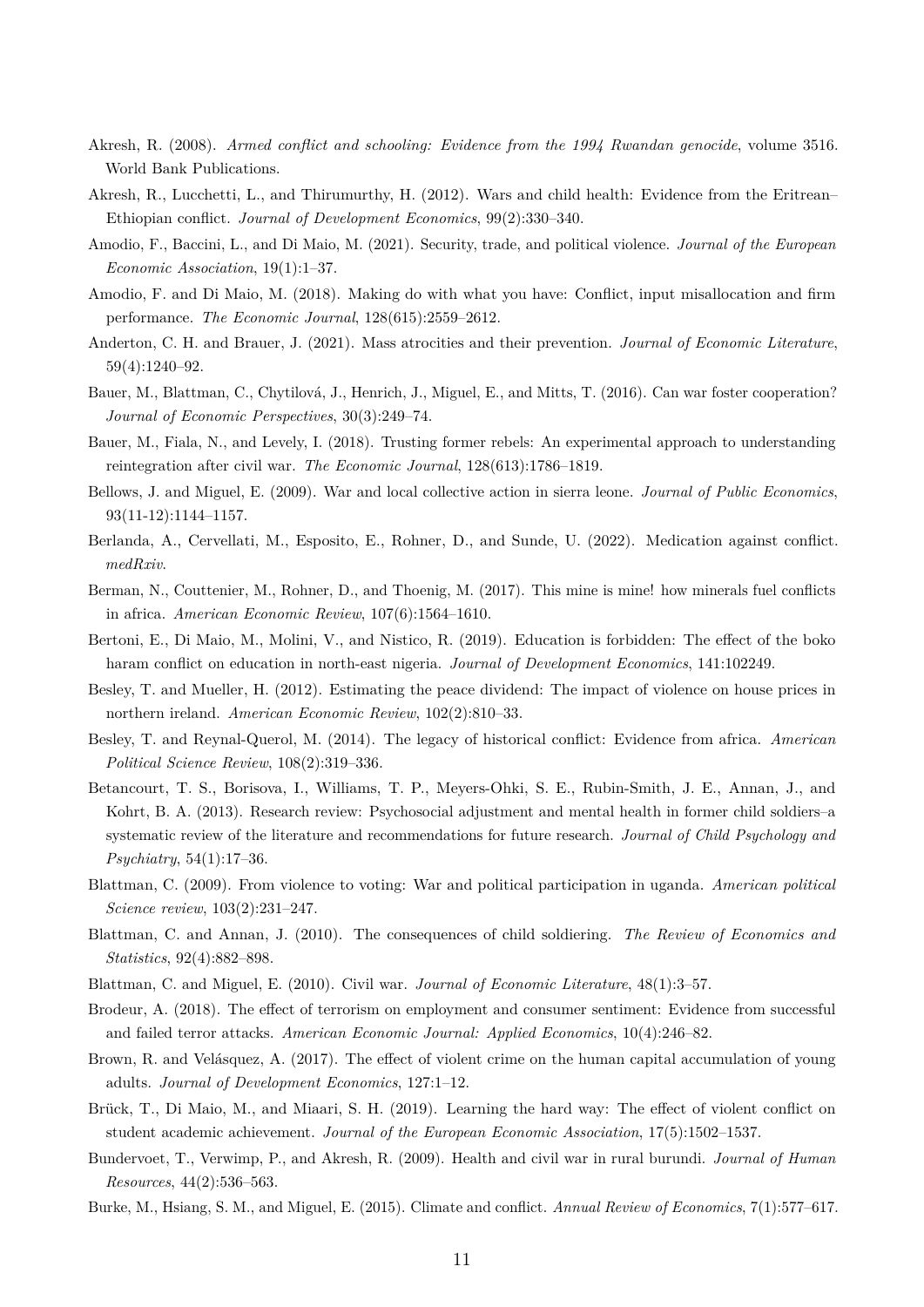- <span id="page-12-2"></span>Buvinić, M., Das Gupta, M., and Shemyakina, O. N. (2014). Armed conflict, gender, and schooling. *The World Bank Economic Review*, 28(2):311–319.
- <span id="page-12-5"></span>Cassar, A., Grosjean, P., and Whitt, S. (2013). Legacies of violence: trust and market development. *Journal of Economic Growth*, 18(3):285–318.
- <span id="page-12-21"></span>Cederman, L.-E., Hug, S., Schädel, A., and Wucherpfennig, J. (2015). Territorial autonomy in the shadow of conflict: Too little, too late? *American Political Science Review*, 109(2):354–370.
- <span id="page-12-17"></span>Cervellati, M., Esposito, E., and Sunde, U. (2021). Epidemic shocks and civil violence: Evidence from malaria outbreaks in africa. *The Review of Economics and Statistics*, pages 1–46.
- <span id="page-12-16"></span>Cervellati, M., Sunde, U., and Valmori, S. (2017). Pathogens, weather shocks and civil conflicts. *The Economic Journal*, 127(607):2581–2616.
- <span id="page-12-7"></span>Cesur, R. and Sabia, J. J. (2016). When war comes home: The effect of combat service on domestic violence. *Review of Economics and Statistics*, 98(2):209–225.
- <span id="page-12-0"></span>Chamarbagwala, R. and Morán, H. E. (2011). The human capital consequences of civil war: Evidence from guatemala. *Journal of Development Economics*, 94(1):41–61.
- <span id="page-12-19"></span>Cilliers, J., Dube, O., and Siddiqi, B. (2016). Reconciling after civil conflict increases social capital but decreases individual well-being. *Science*, 352(6287):787–794.
- <span id="page-12-9"></span>Collier, P. (2008). *The Bottom Billion: Why the poorest countries are failing and what can be done about it*. Oxford University Press.
- <span id="page-12-12"></span>Collier, P. and Hoeffler, A. (2004). Greed and grievance in civil war. *Oxford Economic Papers*, 56(4):563–595.
- <span id="page-12-20"></span>Collier, P. and Rohner, D. (2008). Democracy, development, and conflict. *Journal of the European Economic Association*, 6(2-3):531–540.
- <span id="page-12-6"></span>Conzo, P. and Salustri, F. (2019). A war is forever: The long-run effects of early exposure to world war ii on trust. *European Economic Review*, 120:103313.
- <span id="page-12-10"></span>Cook, L. D. (2014). Violence and economic activity: evidence from african american patents, 1870–1940. *Journal of Economic Growth*, 19(2):221–257.
- <span id="page-12-11"></span>Couttenier, M., Monnet, N., and Piemontese, L. (2022). The economic costs of conflict: A production network approach.
- <span id="page-12-8"></span>Couttenier, M., Petrencu, V., Rohner, D., and Thoenig, M. (2019). The violent legacy of conflict: evidence on asylum seekers, crime, and public policy in switzerland. *American Economic Review*, 109(12):4378–4425.
- <span id="page-12-15"></span>De la Brière, B., Filmer, D., Ringold, D., Rohner, D., and Denisova, A. (2017). *From mines and wells to well-built minds: Turning Sub-Saharan Africa's natural resource wealth into human capital*. World Bank Publications.
- <span id="page-12-18"></span>Dell, M., Jones, B. F., and Olken, B. A. (2014). What do we learn from the weather? the new climate-economy literature. *Journal of Economic Literature*, 52(3):740–98.
- <span id="page-12-13"></span>DeRouen Jr, K. R. and Bercovitch, J. (2008). Enduring internal rivalries: A new framework for the study of civil war. *Journal of Peace Research*, 45(1):55–74.
- <span id="page-12-4"></span>Di Maio, M. and Leone Sciabolazza, V. (2021). Conflict exposure and health: Evidence from the gaza strip. *Health Economics*, 30(9):2287–2295.
- <span id="page-12-1"></span>Di Maio, M. and Nandi, T. K. (2013). The effect of the israeli–palestinian conflict on child labor and school attendance in the west bank. *Journal of Development Economics*, 100(1):107–116.
- <span id="page-12-14"></span>Drelichman, M., Vidal-Robert, J., and Voth, H.-J. (2021). The long-run effects of religious persecution: Evidence from the spanish inquisition. *Proceedings of the National Academy of Sciences*, 118(33).
- <span id="page-12-3"></span>Dupas, P. and Robinson, J. (2012). The (hidden) costs of political instability: Evidence from kenya's 2007 election crisis. *Journal of Development Economics*, 99(2):314–329.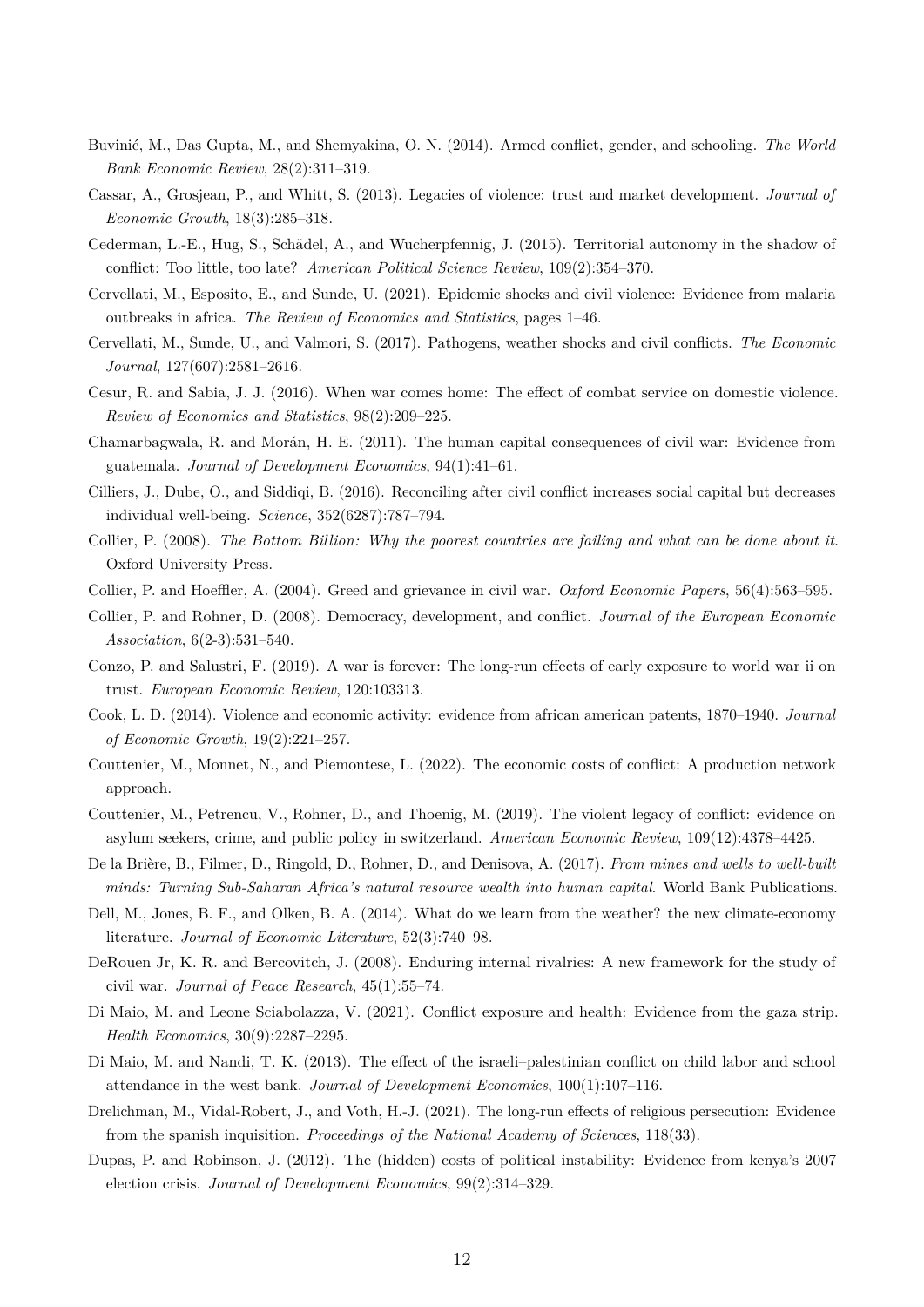- <span id="page-13-4"></span>Edwards, R. D. (2015). Overseas deployment, combat exposure, and well-being in the 2010 national survey of veterans. *Journal of Human Capital*, 9(1):64–93.
- <span id="page-13-0"></span>Fearon, J. D. and Laitin, D. D. (2003). Ethnicity, insurgency, and civil war. *American Political Science Review*, 97(1):75–90.
- <span id="page-13-18"></span>Fetzer, T. (2020). Can workfare programs moderate conflict? evidence from india. *Journal of the European Economic Association*, 18(6):3337–3375.
- <span id="page-13-20"></span>Fetzer, T. and Kyburz, S. (2018). Cohesive institutions and political violence. *The Review of Economics and Statistics*, pages 1–46.
- <span id="page-13-16"></span>Gallea, Q. and Rohner, D. (2021). Globalization mitigates the risk of conflict caused by strategic territory. *Proceedings of the National Academy of Sciences*, 118(39).
- <span id="page-13-7"></span>Gilligan, M. J., Pasquale, B. J., and Samii, C. (2014). Civil war and social cohesion: Lab-in-the-field evidence from nepal. *American Journal of Political Science*, 58(3):604–619.
- <span id="page-13-14"></span>Glick, R. and Taylor, A. M. (2010). Collateral damage: Trade disruption and the economic impact of war. *The Review of Economics and Statistics*, 92(1):102–127.
- <span id="page-13-13"></span>Godefroidt, A. (2021). How terrorism does (and does not) affect citizens' political attitudes: A meta-analysis. *American Journal of Political Science*.
- <span id="page-13-11"></span>Grossman, G., Manekin, D., and Miodownik, D. (2015). The political legacies of combat: Attitudes toward war and peace among israeli ex-combatants. *International Organization*, 69(4):981–1009.
- <span id="page-13-15"></span>Guidolin, M. and La Ferrara, E. (2007). Diamonds are forever, wars are not: Is conflict bad for private firms? *American Economic Review*, 97(5):1978–1993.
- <span id="page-13-6"></span>Guo, S. and An, J. (2022). Does terrorism make people pessimistic? evidence from a natural experiment. *Journal of Development Economics*, page 102817.
- <span id="page-13-8"></span>Hager, A., Krakowski, K., and Schaub, M. (2019). Ethnic riots and prosocial behavior: Evidence from kyrgyzstan. *American Political Science Review*, 113(4):1029–1044.
- <span id="page-13-19"></span>Hegre, H. (2001). Toward a democratic civil peace? democracy, political change, and civil war, 1816–1992. *American Political Science Review*, 95(1):33–48.
- <span id="page-13-10"></span>Henrich, J., Bauer, M., Cassar, A., Chytilová, J., and Purzycki, B. G. (2019). War increases religiosity. *Nature Human Behaviour*, 3(2):129–135.
- <span id="page-13-17"></span>Hirshleifer, J. (2001). *The dark side of the force: Economic foundations of conflict theory*. Cambridge University Press.
- <span id="page-13-1"></span>Islam, A., Ouch, C., Smyth, R., and Wang, L. C. (2016). The long-term effects of civil conflicts on education, earnings, and fertility: Evidence from cambodia. *Journal of Comparative Economics*, 44(3):800–820.
- <span id="page-13-12"></span>Jakiela, P. and Ozier, O. (2019). The impact of violence on individual risk preferences: evidence from a natural experiment. *Review of Economics and Statistics*, 101(3):547–559.
- <span id="page-13-9"></span>Jennings, C. and Sanchez-Pages, S. (2017). Social capital, conflict and welfare. *Journal of Development Economics*, 124:157–167.
- <span id="page-13-2"></span>Justino, P., Leone, M., and Salardi, P. (2014). Short-and long-term impact of violence on education: The case of timor leste. *The World Bank Economic Review*, 28(2):320–353.
- <span id="page-13-3"></span>Kadir, A., Shenoda, S., and Goldhagen, J. (2019). Effects of armed conflict on child health and development: a systematic review. *PloS One*, 14(1):e0210071.
- <span id="page-13-5"></span>Kohrt, B. A., Jordans, M. J., Tol, W. A., Speckman, R. A., Maharjan, S. M., Worthman, C. M., and Komproe, I. H. (2008). Comparison of mental health between former child soldiers and children never conscripted by armed groups in nepal. *Jama*, 300(6):691–702.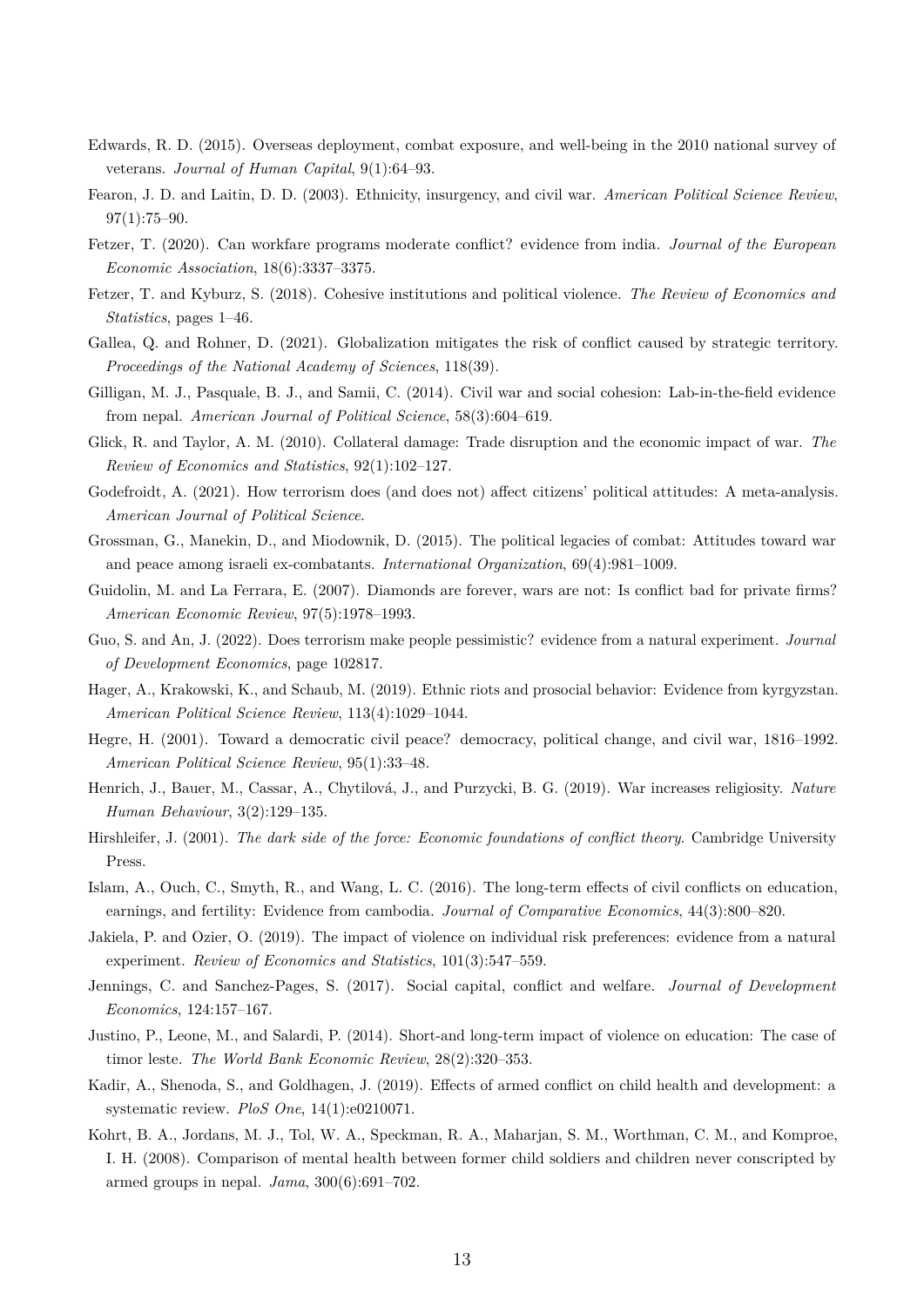- <span id="page-14-14"></span>Kondylis, F. (2010). Conflict displacement and labor market outcomes in post-war Bosnia and Herzegovina. *Journal of Development Economics*, 93(2):235–248.
- <span id="page-14-17"></span>König, M. D., Rohner, D., Thoenig, M., and Zilibotti, F. (2017). Networks in conflict: Theory and evidence from the great war of africa. *Econometrica*, 85(4):1093–1132.
- <span id="page-14-13"></span>Korovkin, V. and Makarin, A. (2021). Conflict and inter-group trade: Evidence from the 2014 russia-ukraine crisis. *Available at SSRN 3397276*.
- <span id="page-14-12"></span>Ksoll, C., Macchiavello, R., and Morjaria, A. (2021). Guns and roses: Flower exports and electoral violence in kenya. *Global Poverty Research Lab Working Paper*, (17-102).
- <span id="page-14-0"></span>Leon, G. (2012). Civil conflict and human capital accumulation the long-term effects of political violence in perú. *Journal of Human Resources*, 47(4):991–1022.
- <span id="page-14-15"></span>Martin, P., Mayer, T., and Thoenig, M. (2008). Make trade not war? *The Review of Economic Studies*, 75(3):865–900.
- <span id="page-14-5"></span>Metcalfe, R., Powdthavee, N., and Dolan, P. (2011). Destruction and distress: using a quasi-experiment to show the effects of the september 11 attacks on mental well-being in the united kingdom. *The Economic Journal*, 121(550):F81–F103.
- <span id="page-14-8"></span>Miguel, E. and Roland, G. (2011). The long-run impact of bombing vietnam. *Journal of Development Economics*,  $96(1):1-15.$
- <span id="page-14-6"></span>Miguel, E., Saiegh, S. M., and Satyanath, S. (2011). Civil war exposure and violence. *Economics & Politics*, 23(1):59–73.
- <span id="page-14-16"></span>Miguel, E., Satyanath, S., and Sergenti, E. (2004). Economic shocks and civil conflict: An instrumental variables approach. *Journal of Political Economy*, 112(4):725–753.
- <span id="page-14-3"></span>Minoiu, C. and Shemyakina, O. (2012). Child health and conflict in côte d'ivoire. *American Economic Review*, 102(3):294–99.
- <span id="page-14-4"></span>Minoiu, C. and Shemyakina, O. N. (2014). Armed conflict, household victimization, and child health in côte d'ivoire. *Journal of Development Economics*, 108:237–255.
- <span id="page-14-2"></span>Monteiro, J. and Rocha, R. (2017). Drug battles and school achievement: evidence from rio de janeiro's favelas. *Review of Economics and Statistics*, 99(2):213–228.
- <span id="page-14-21"></span>Morelli, M. and Rohner, D. (2015). Resource concentration and civil wars. *Journal of Development Economics*, 117:32–47.
- <span id="page-14-19"></span>Mousa, S. (2020). Building social cohesion between christians and muslims through soccer in post-isis iraq. *Science*, 369(6505):866–870.
- <span id="page-14-20"></span>Mueller, H. and Rohner, D. (2018). Can power-sharing foster peace? evidence from northern ireland. *Economic Policy*, 33(95):447–484.
- <span id="page-14-7"></span>Mueller, H. and Tobias, J. (2016). The cost of violence: Estimating the economic impact of conflict. *International Growth Centre*.
- <span id="page-14-10"></span>Murdoch, J. C. and Sandler, T. (2002). Economic growth, civil wars, and spatial spillovers. *Journal of Conflict Resolution*, 46(1):91–110.
- <span id="page-14-18"></span><span id="page-14-9"></span>Nunn, N. and Qian, N. (2014). Us food aid and civil conflict. *American Economic Review*, 104(6):1630–66.
- Pinotti, P. (2015). The economic costs of organised crime: Evidence from southern italy. *The Economic Journal*, 125(586):F203–F232.
- <span id="page-14-1"></span>Prem, M., Vargas, J. F., and Namen, O. (2021). The human capital peace dividend. *Journal of Human Resources*, pages 0320–10805R2.
- <span id="page-14-11"></span>Qureshi, M. S. (2013). Trade and thy neighbor's war. *Journal of Development Economics*, 105:178–195.